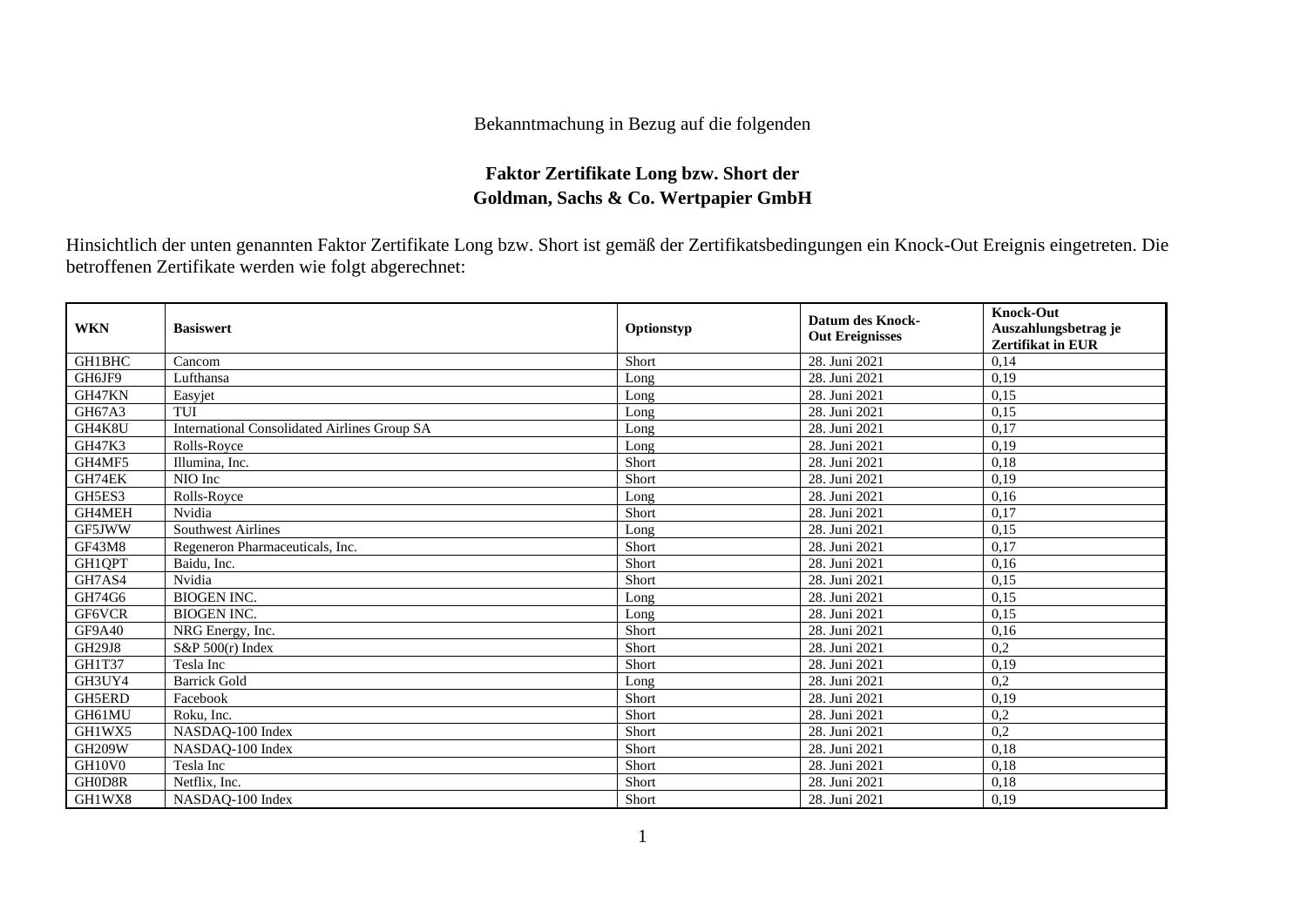| <b>WKN</b>    | <b>Basiswert</b>                                    | Optionstyp |                         | <b>Knock-Out</b>         |
|---------------|-----------------------------------------------------|------------|-------------------------|--------------------------|
|               |                                                     |            | <b>Datum des Knock-</b> | Auszahlungsbetrag je     |
|               |                                                     |            | <b>Out Ereignisses</b>  | <b>Zertifikat in EUR</b> |
| GF9R61        | Tesla Inc                                           | Short      | 28. Juni 2021           | 0,19                     |
| GF96JM        | NASDAQ-100 Index                                    | Short      | 28. Juni 2021           | 0,19                     |
| GF67S8        | NASDAQ-100 Index                                    | Short      | 28. Juni 2021           | 0,18                     |
| GC331A        | HubSpot Inc                                         | Short      | 28. Juni 2021           | 0,2                      |
| GF8AHD        | S&P 500 COMMUNICATION SERVICES INDEX                | Short      | 28. Juni 2021           | 0,19                     |
| GF91AZ        | Palo Alto Networks, Inc.                            | Short      | 28. Juni 2021           | 0,19                     |
| GF84Y5        | Domino's Pizza, Inc.                                | Short      | 28. Juni 2021           | 0.19                     |
| GF77RX        | Booking Holdings Inc.                               | Long       | 28. Juni 2021           | 0,17                     |
| GH3H9F        | General Electric                                    | Long       | 28. Juni 2021           | 0,19                     |
| GH74G9        | NIO Inc                                             | Short      | 28. Juni 2021           | 0,2                      |
| <b>GF7W86</b> | Amicus Therapeutics, Inc.                           | Short      | 28. Juni 2021           | 0.18                     |
| GH5CWH        | <b>International Consolidated Airlines Group SA</b> | Long       | 28. Juni 2021           | 0,16                     |
| <b>GH315W</b> | TUI                                                 | Long       | 28. Juni 2021           | 0,18                     |
| GH3V0C        | TUI                                                 | Long       | 28. Juni 2021           | 0,17                     |
| GF99ZT        | TecDAX (Performance Index)                          | Short      | 28. Juni 2021           | 0,19                     |
| GH42BG        | Symrise                                             | Short      | 28. Juni 2021           | 0,19                     |
| GF98FX        | TecDAX (Performance Index)                          | Short      | 28. Juni 2021           | 0,19                     |
| GF8YQS        | <b>Aareal Bank</b>                                  | Long       | 28. Juni 2021           | 0,19                     |
| GF77Y7        | Schindler Holding AG                                | Short      | 28. Juni 2021           | 0,19                     |
| GF93DD        | Knorr-Bremse AG                                     | Short      | 28. Juni 2021           | 0,19                     |
| GH74G2        | Peloton Interactive Inc.                            | Short      | 28. Juni 2021           | 0,18                     |
| GF5VME        | Safran                                              | Long       | 28. Juni 2021           | 0.18                     |
| GF93KS        | Expedia Group, Inc.                                 | Long       | 28. Juni 2021           | 0,19                     |
| GF3QW8        | Expedia Group, Inc.                                 | Long       | 28. Juni 2021           | 0,16                     |
| GH3160        | TUI                                                 | Long       | 29. Juni 2021           | 0,13                     |
| GH4CK0        | <b>SMA Solar Technology</b>                         | Short      | 29. Juni 2021           | 0,17                     |
| GH3SGS        | TUI                                                 | Long       | 29. Juni 2021           | 0,15                     |
| GH3CWF        | TUI                                                 | Long       | 29. Juni 2021           | 0,15                     |
| <b>GH74F8</b> | Lufthansa                                           | Long       | 29. Juni 2021           | 0,2                      |
| <b>GH6PUX</b> | K+S AG                                              | Long       | 29. Juni 2021           | 0,15                     |
| GF99ZZ        | Knorr-Bremse AG                                     | Long       | 29. Juni 2021           | 0,19                     |
| GH4K6P        | <b>SMA Solar Technology</b>                         | Short      | 29. Juni 2021           | 0,18                     |
| GF9LHG        | <b>SMA Solar Technology</b>                         | Short      | 29. Juni 2021           | 0,19                     |
| GH5A8W        | Infineon                                            | Short      | 29. Juni 2021           | 0,16                     |
| GH4CLK        | <b>SMA Solar Technology</b>                         | Short      | 29. Juni 2021           | 0,14                     |
| GF9R4R        | Nordex SE                                           | Short      | 29. Juni 2021           | 0,16                     |
| GH3N3R        | TUI                                                 | Long       | 29. Juni 2021           | 0,11                     |
| GH3V0B        | TUI                                                 | Long       | 29. Juni 2021           | 0,12                     |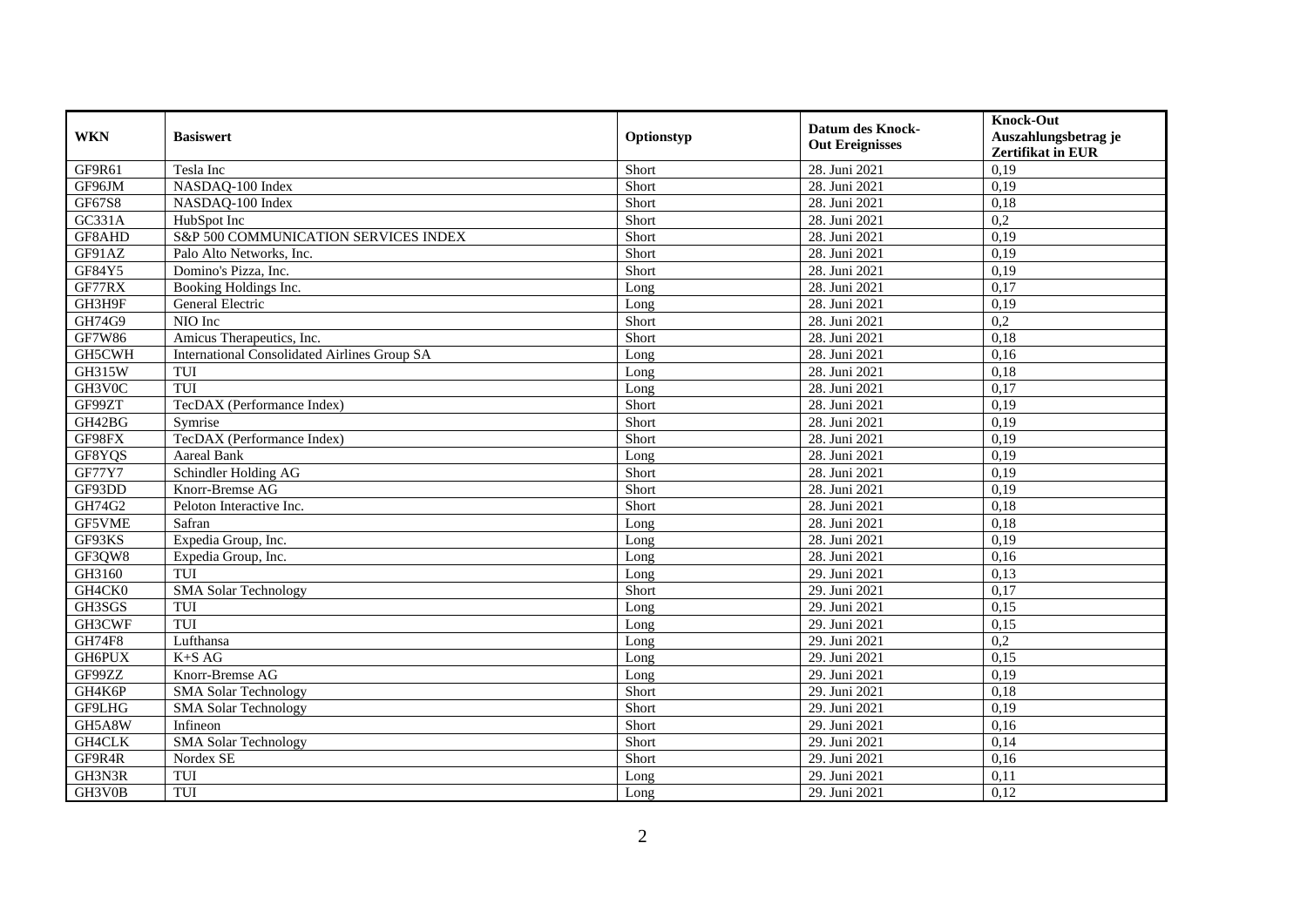| <b>WKN</b>          | <b>Basiswert</b>              | Optionstyp | <b>Datum des Knock-</b><br><b>Out Ereignisses</b> | <b>Knock-Out</b><br>Auszahlungsbetrag je<br>Zertifikat in EUR |
|---------------------|-------------------------------|------------|---------------------------------------------------|---------------------------------------------------------------|
| GH4MFH              | Nordex SE                     | Short      | 29. Juni 2021                                     | 0,17                                                          |
| GH2JGJ              | JD.com Inc                    | Short      | 30. Juni 2021                                     | 0,2                                                           |
| GH74CN              | NIO Inc                       | Short      | 30. Juni 2021                                     | 0,19                                                          |
| GH7PBE              | NIO Inc                       | Short      | 30. Juni 2021                                     | 0,16                                                          |
| GH74EL              | NIO Inc                       | Short      | 30. Juni 2021                                     | 0,17                                                          |
| GH562V              | NIO Inc                       | Short      | 30. Juni 2021                                     | 0,19                                                          |
| GH3L7U              | NOVAVAX, INC.                 | Short      | 30. Juni 2021                                     | 0,19                                                          |
| <b>GH29E8</b>       | Apple                         | Short      | 30. Juni 2021                                     | 0,2                                                           |
| GF8LQN              | DENALI THERAPEUTICS INC       | Short      | 30. Juni 2021                                     | 0,19                                                          |
| GF919L              | Darden Restaurants            | Short      | 30. Juni 2021                                     | 0,18                                                          |
| GH7UN3              | Varta AG                      | Long       | 30. Juni 2021                                     | 0,2                                                           |
| GH6PWM              | Amplifon S.p.A.               | Long       | 30. Juni 2021                                     | 0,1                                                           |
| GH47FJ              | Fresnillo                     | Long       | 30. Juni 2021                                     | 0,16                                                          |
| <b>GC768E</b>       | Iberdrola                     | Long       | 30. Juni 2021                                     | 0.19                                                          |
| GH3CXQ              | Münchener Rück                | Long       | 30. Juni 2021                                     | 0,18                                                          |
| GF8NK2              | <b>TotalEnergies SE</b>       | Long       | 30. Juni 2021                                     | 0,2                                                           |
| GF6JJD              | Orpea                         | Short      | 30. Juni 2021                                     | 0,2                                                           |
| GF4L14              | Remy Cointreau SA             | Short      | 30. Juni 2021                                     | 0,2                                                           |
| GH7GVD              | NIO Inc                       | Short      | 30. Juni 2021                                     | 0,19                                                          |
| <b>GH10U9</b>       | <b>Advanced Micro Devices</b> | Short      | 30. Juni 2021                                     | 0,2                                                           |
| GH6TQY              | Plug Power                    | Short      | 29. Juni 2021                                     | 0,15                                                          |
| GH3H8Q              | Infineon                      | Short      | 29. Juni 2021                                     | 0,17                                                          |
| GH34AK              | Deutsche Post                 | Short      | 29. Juni 2021                                     | 0,2                                                           |
| GH205E              | DAX (Performance Index)       | Short      | 29. Juni 2021                                     | 0,2                                                           |
| GH34BJ              | MorphoSys AG                  | Short      | 29. Juni 2021                                     | 0,17                                                          |
| GH7UM3              | Varta AG                      | Long       | 29. Juni 2021                                     | 0,18                                                          |
| GH <sub>2</sub> CVD | Fresnillo                     | Long       | 29. Juni 2021                                     | 0,17                                                          |
| GF9J70              | Roche Holding                 | Short      | 29. Juni 2021                                     | 0,2                                                           |
| <b>GH204B</b>       | DAX (Performance Index)       | Short      | 29. Juni 2021                                     | 0,18                                                          |
| GH2C4Z              | SAP                           | Short      | 29. Juni 2021                                     | 0,2                                                           |
| GH28YW              | DAX (Performance Index)       | Short      | 29. Juni 2021                                     | 0,2                                                           |
| <b>GF98P0</b>       | Sika AG                       | Short      | 29. Juni 2021                                     | $\overline{0.2}$                                              |
| GH <sub>22</sub> KN | DAX (Performance Index)       | Short      | 29. Juni 2021                                     | 0,19                                                          |
| GH1X48              | SAP                           | Short      | 29. Juni 2021                                     | 0,19                                                          |
| GH1L27              | DAX (Performance Index)       | Short      | 29. Juni 2021                                     | 0,18                                                          |
| <b>GF6EUU</b>       | Safran                        | Long       | 29. Juni 2021                                     | 0,18                                                          |
| GF9LLP              | Deutsche Post                 | Short      | 29. Juni 2021                                     | 0,19                                                          |
| GF6EJU              | DAX (Performance Index)       | Short      | 29. Juni 2021                                     | 0,19                                                          |